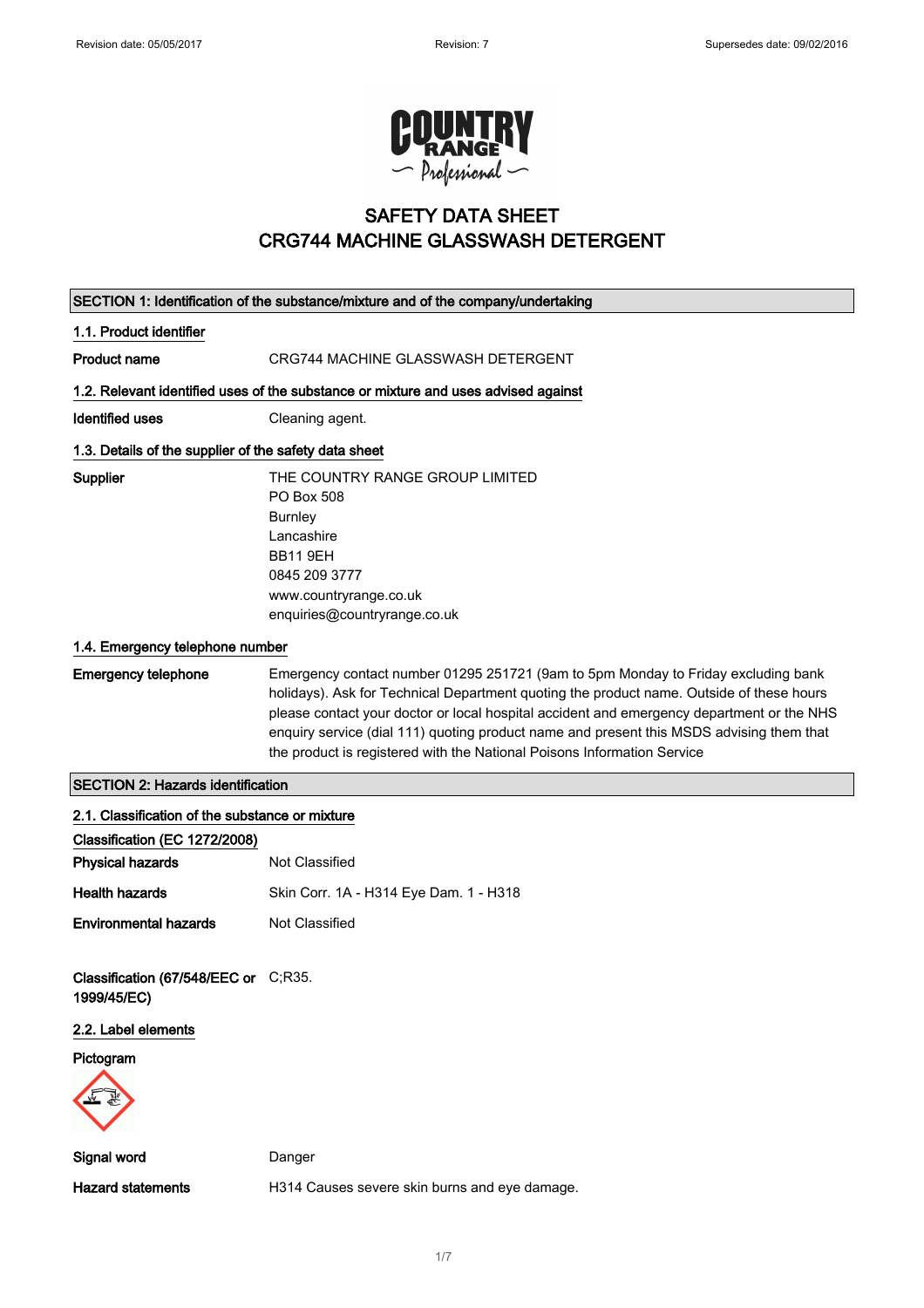| <b>Precautionary statements</b> | P260 Do not breathe vapour/ spray.<br>P264 Wash contaminated skin thoroughly after handling.<br>P280 Wear protective gloves/ protective clothing/ eye protection/ face protection.<br>P301+P330+P331 IF SWALLOWED: Rinse mouth. Do NOT induce vomiting.<br>P303+P361+P353 IF ON SKIN (or hair): Take off immediately all contaminated clothing.<br>Rinse skin with water or shower.<br>P304+P340 IF INHALED: Remove person to fresh air and keep comfortable for breathing.<br>P305+P351+P338 IF IN EYES: Rinse cautiously with water for several minutes. Remove<br>contact lenses, if present and easy to do. Continue rinsing.<br>P310 Immediately call a POISON CENTER/ doctor.<br>P321 Specific treatment (see medical advice on this label).<br>P363 Wash contaminated clothing before reuse.<br>P405 Store locked up.<br>P501 Dispose of contents/ container in accordance with national regulations. |
|---------------------------------|--------------------------------------------------------------------------------------------------------------------------------------------------------------------------------------------------------------------------------------------------------------------------------------------------------------------------------------------------------------------------------------------------------------------------------------------------------------------------------------------------------------------------------------------------------------------------------------------------------------------------------------------------------------------------------------------------------------------------------------------------------------------------------------------------------------------------------------------------------------------------------------------------------------|
| Contains                        | SODIUM HYDROXIDE                                                                                                                                                                                                                                                                                                                                                                                                                                                                                                                                                                                                                                                                                                                                                                                                                                                                                             |
| 2.3. Other hazards              |                                                                                                                                                                                                                                                                                                                                                                                                                                                                                                                                                                                                                                                                                                                                                                                                                                                                                                              |

Other Hazards No data available

#### SECTION 3: Composition/information on ingredients

| 3.2. Mixtures                             |                      |                                                      |
|-------------------------------------------|----------------------|------------------------------------------------------|
| SODIUM HYDROXIDE                          |                      | 5-10%                                                |
| CAS number: 1310-73-2                     | EC number: 215-185-5 | REACH registration number: 01-<br>2119457892-27-XXXX |
| <b>Classification</b>                     |                      | Classification (67/548/EEC or 1999/45/EC)            |
| Skin Corr. 1A - H314<br>Eye Dam. 1 - H318 | C:R35                |                                                      |

The Full Text for all R-Phrases and Hazard Statements are Displayed in Section 16.

## SECTION 4: First aid measures

# 4.1. Description of first aid measures Inhalation Remove affected person from source of contamination. Keep affected person warm and at rest. Get medical attention immediately. Ingestion Never give anything by mouth to an unconscious person. Do not induce vomiting. Rinse mouth thoroughly with water. Get medical attention immediately. Skin contact **Remove affected person from source of contamination**. Remove contaminated clothing. Wash skin thoroughly with soap and water. Get medical attention promptly if symptoms occur after washing. Eye contact Remove affected person from source of contamination. Remove any contact lenses and open eyelids wide apart. Continue to rinse for at least 15 minutes. Get medical attention immediately. Continue to rinse. 4.2. Most important symptoms and effects, both acute and delayed Inhalation May be harmful if inhaled. Ingestion May be harmful if swallowed. Skin contact May cause serious chemical burns to the skin. Eye contact May cause serious eye damage.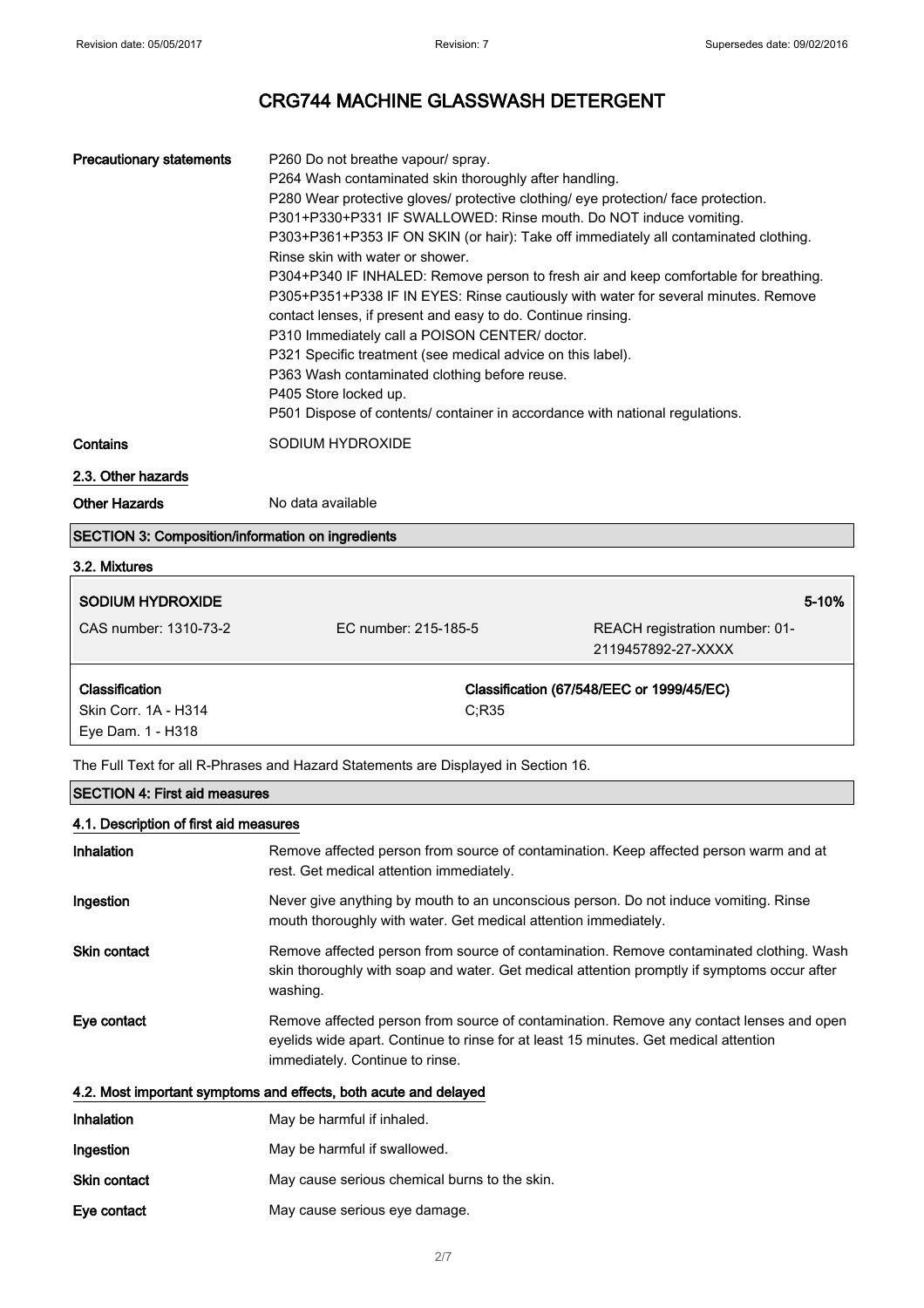| 4.3. Indication of any immediate medical attention and special treatment needed                                                                |                                                                                                                                                                                                         |  |
|------------------------------------------------------------------------------------------------------------------------------------------------|---------------------------------------------------------------------------------------------------------------------------------------------------------------------------------------------------------|--|
| <b>Specific treatments</b>                                                                                                                     | Seek medical attention if irritation or symptoms persist. Symptomatic treatment                                                                                                                         |  |
| <b>SECTION 5: Firefighting measures</b>                                                                                                        |                                                                                                                                                                                                         |  |
| 5.1. Extinguishing media                                                                                                                       |                                                                                                                                                                                                         |  |
| Suitable extinguishing media                                                                                                                   | The product is not flammable. Use fire-extinguishing media suitable for the surrounding fire.                                                                                                           |  |
| 5.2. Special hazards arising from the substance or mixture                                                                                     |                                                                                                                                                                                                         |  |
| Specific hazards                                                                                                                               | Burning may produce irritating, toxic and obnoxious fumes.<br>Oxides of Carbon, Nitrogen and Sulphur.                                                                                                   |  |
| 5.3. Advice for firefighters                                                                                                                   |                                                                                                                                                                                                         |  |
| Special protective equipment<br>for firefighters                                                                                               | Wear positive-pressure self-contained breathing apparatus (SCBA) and appropriate protective<br>clothing.                                                                                                |  |
| <b>SECTION 6: Accidental release measures</b>                                                                                                  |                                                                                                                                                                                                         |  |
|                                                                                                                                                | 6.1. Personal precautions, protective equipment and emergency procedures                                                                                                                                |  |
| <b>Personal precautions</b>                                                                                                                    | Wear protective clothing as described in Section 8 of this safety data sheet.                                                                                                                           |  |
| 6.2. Environmental precautions                                                                                                                 |                                                                                                                                                                                                         |  |
| <b>Environmental precautions</b>                                                                                                               | Avoid or minimise the creation of any environmental contamination.                                                                                                                                      |  |
| 6.3. Methods and material for containment and cleaning up                                                                                      |                                                                                                                                                                                                         |  |
| Methods for cleaning up                                                                                                                        | Do not touch or walk into spilled material. Stop leak if possible without risk. Absorb in<br>vermiculite, dry sand or earth and place into containers. Flush contaminated area with plenty<br>of water. |  |
| 6.4. Reference to other sections                                                                                                               |                                                                                                                                                                                                         |  |
| Reference to other sections                                                                                                                    | See section 3,8 & 13 for further information                                                                                                                                                            |  |
| <b>SECTION 7: Handling and storage</b>                                                                                                         |                                                                                                                                                                                                         |  |
| 7.1. Precautions for safe handling                                                                                                             |                                                                                                                                                                                                         |  |
| Usage precautions                                                                                                                              | Avoid spilling. Avoid contact with skin and eyes.                                                                                                                                                       |  |
|                                                                                                                                                | 7.2. Conditions for safe storage, including any incompatibilities                                                                                                                                       |  |
| <b>Storage precautions</b>                                                                                                                     | Store in tightly-closed, original container in a dry, cool and well-ventilated place. Keep only in<br>the original container.                                                                           |  |
| Storage class                                                                                                                                  | Corrosive storage.                                                                                                                                                                                      |  |
| 7.3. Specific end use(s)                                                                                                                       |                                                                                                                                                                                                         |  |
| Specific end use(s)                                                                                                                            | The identified uses for this product are detailed in Section 1.2.                                                                                                                                       |  |
| <b>SECTION 8: Exposure Controls/personal protection</b>                                                                                        |                                                                                                                                                                                                         |  |
| 8.1. Control parameters<br>Occupational exposure limits<br>SODIUM HYDROXIDE                                                                    |                                                                                                                                                                                                         |  |
| Long-term exposure limit (8-hour TWA): WEL<br>Short-term exposure limit (15-minute): WEL 2 mg/m <sup>3</sup><br>WEL = Workplace Exposure Limit |                                                                                                                                                                                                         |  |

Ingredient comments WEL = Workplace Exposure Limits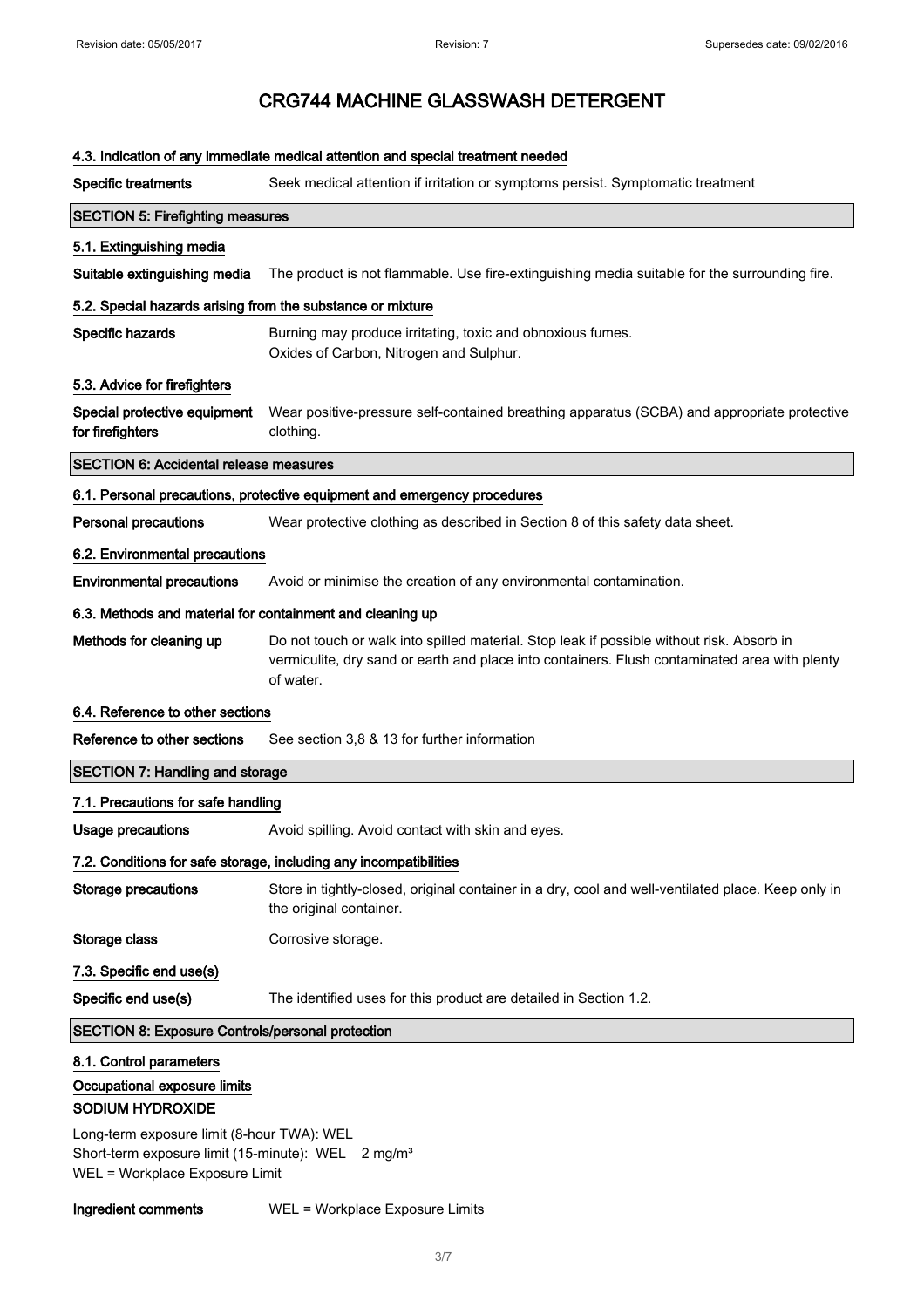## 8.2. Exposure controls

| Protective equipment                        |                                                                                                                                                                                                                                                                                                                    |
|---------------------------------------------|--------------------------------------------------------------------------------------------------------------------------------------------------------------------------------------------------------------------------------------------------------------------------------------------------------------------|
|                                             |                                                                                                                                                                                                                                                                                                                    |
| Appropriate engineering<br>controls         | Avoid inhalation of vapours. Observe any occupational exposure limits for the product or<br>ingredients.                                                                                                                                                                                                           |
| Eye/face protection                         | Eyewear complying with an approved standard should be worn if a risk assessment indicates<br>eye contact is possible. Personal protective equipment for eye and face protection should<br>comply with European Standard EN166. The following protection should be worn: Chemical<br>splash goggles or face shield. |
| Hand protection                             | Chemical-resistant, impervious gloves complying with an approved standard should be worn if<br>a risk assessment indicates skin contact is possible. To protect hands from chemicals, gloves<br>should comply with European Standard EN374.                                                                        |
| Other skin and body<br>protection           | Wear appropriate clothing to prevent any possibility of skin contact.                                                                                                                                                                                                                                              |
| Hygiene measures                            | Provide eyewash station and safety shower. Do not smoke in work area. Wash at the end of<br>each work shift and before eating, smoking and using the toilet. Wash promptly if skin<br>becomes contaminated. Promptly remove any clothing that becomes contaminated. When<br>using do not eat, drink or smoke.      |
| <b>Respiratory protection</b>               | No specific recommendations. Respiratory protection may be required if excessive airborne<br>contamination occurs.                                                                                                                                                                                                 |
| SECTION Q. Physical and Chamical Properties |                                                                                                                                                                                                                                                                                                                    |

## SECTION 9: Physical and Chemical Properties

| 9.1. Information on basic physical and chemical properties |                                                                                                |  |
|------------------------------------------------------------|------------------------------------------------------------------------------------------------|--|
| Appearance                                                 | Liquid.                                                                                        |  |
| Colour                                                     | Colourless.                                                                                    |  |
| Odour                                                      | Characteristic.                                                                                |  |
| pH                                                         | $12 - 14$                                                                                      |  |
| Initial boiling point and range                            | 100°C @ 760 mm Hg                                                                              |  |
| <b>Relative density</b>                                    | 1.25 @ 20°C                                                                                    |  |
| Solubility(ies)                                            | Soluble in water.                                                                              |  |
| 9.2. Other information                                     |                                                                                                |  |
| Other information                                          | None.                                                                                          |  |
| <b>SECTION 10: Stability and reactivity</b>                |                                                                                                |  |
| 10.1. Reactivity                                           |                                                                                                |  |
| Reactivity                                                 | No test data specifically related to reactivity available for this product or its ingredients. |  |
| 10.2. Chemical stability                                   |                                                                                                |  |
| <b>Stability</b>                                           | Stable at normal ambient temperatures.                                                         |  |
| 10.3. Possibility of hazardous reactions                   |                                                                                                |  |

Possibility of hazardous reactions Under normal conditions of storage and use, no hazardous reactions will occur.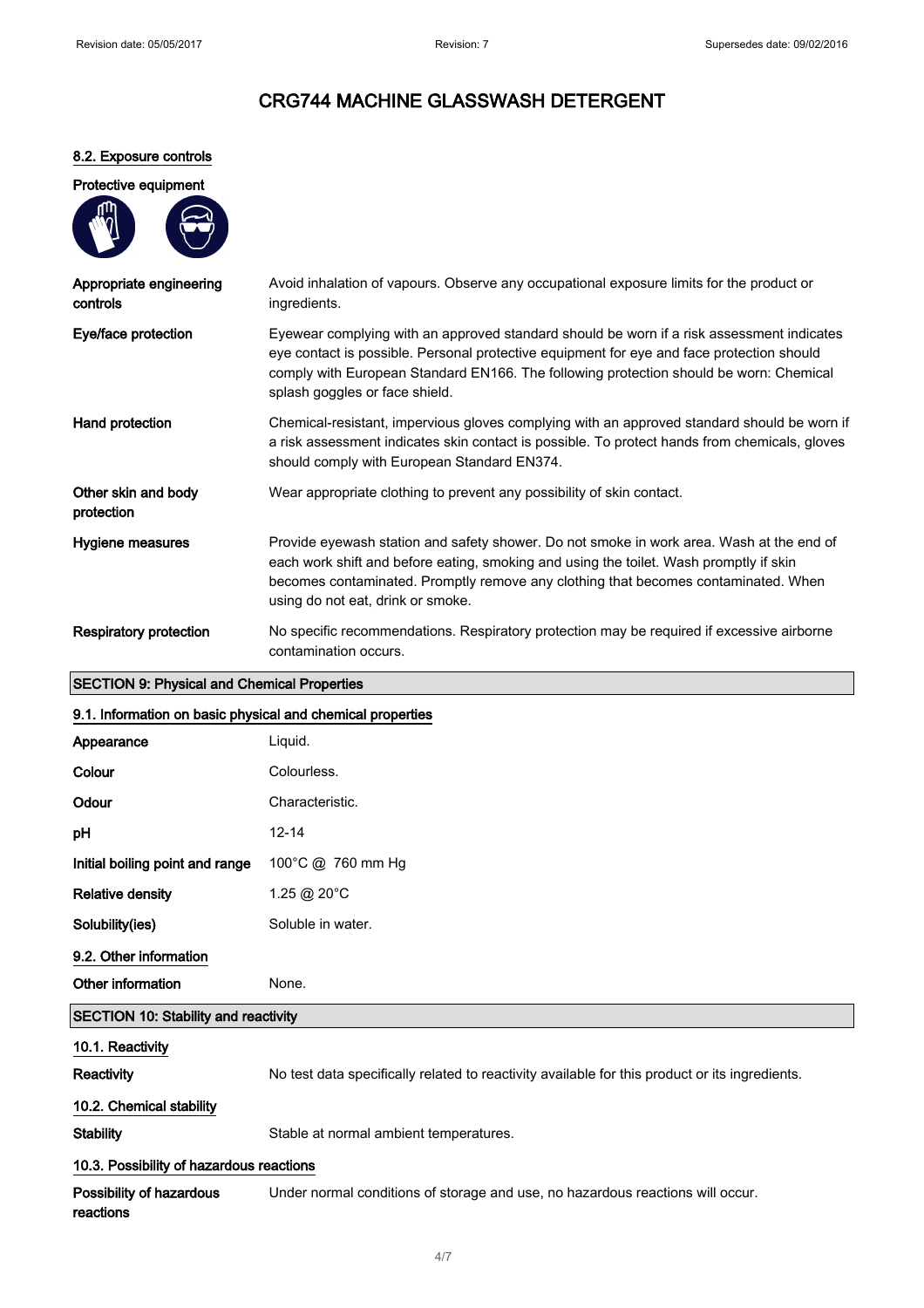| 10.4. Conditions to avoid                                   |                                                                                                                                |
|-------------------------------------------------------------|--------------------------------------------------------------------------------------------------------------------------------|
| <b>Conditions to avoid</b>                                  | Avoid excessive heat for prolonged periods of time. Avoid contact with acids.                                                  |
| 10.5. Incompatible materials                                |                                                                                                                                |
| Materials to avoid                                          | None known.                                                                                                                    |
| 10.6. Hazardous decomposition products                      |                                                                                                                                |
| Hazardous decomposition<br>products                         | Fire creates: Carbon monoxide (CO). Carbon dioxide (CO2).                                                                      |
| <b>SECTION 11: Toxicological information</b>                |                                                                                                                                |
| 11.1. Information on toxicological effects                  |                                                                                                                                |
| Inhalation                                                  | May cause damage to mucous membranes in nose, throat, lungs and bronchial system.                                              |
| Ingestion                                                   | May cause burns in mucous membranes, throat, oesophagus and stomach.                                                           |
| Skin contact                                                | May cause serious chemical burns to the skin.                                                                                  |
| Eye contact                                                 | Causes burns.                                                                                                                  |
| <b>SECTION 12: Ecological Information</b>                   |                                                                                                                                |
| Ecotoxicity                                                 | Not regarded as dangerous for the environment.                                                                                 |
| 12.1. Toxicity                                              |                                                                                                                                |
| <b>Toxicity</b>                                             | The product is not believed to present a hazard due to its physical nature.                                                    |
| 12.2. Persistence and degradability                         |                                                                                                                                |
| Persistence and degradability The product is biodegradable. |                                                                                                                                |
| 12.3. Bioaccumulative potential                             |                                                                                                                                |
| <b>Bioaccumulative potential</b>                            | Not available.                                                                                                                 |
| 12.4. Mobility in soil                                      |                                                                                                                                |
| <b>Mobility</b>                                             | The product is soluble in water.                                                                                               |
| 12.5. Results of PBT and vPvB assessment                    |                                                                                                                                |
| Results of PBT and vPvB<br>assessment                       | This product does not contain any substances classified as PBT or vPvB.                                                        |
| 12.6. Other adverse effects                                 |                                                                                                                                |
| Other adverse effects                                       | None known.                                                                                                                    |
| <b>SECTION 13: Disposal considerations</b>                  |                                                                                                                                |
| 13.1. Waste treatment methods                               |                                                                                                                                |
| <b>Disposal methods</b>                                     | Dispose of waste to licensed waste disposal site in accordance with the requirements of the<br>local Waste Disposal Authority. |
| <b>SECTION 14: Transport information</b>                    |                                                                                                                                |
| 14.1. UN number                                             |                                                                                                                                |
| UN No. (ADR/RID)                                            | 1760                                                                                                                           |
| UN No. (IMDG)                                               | 1760                                                                                                                           |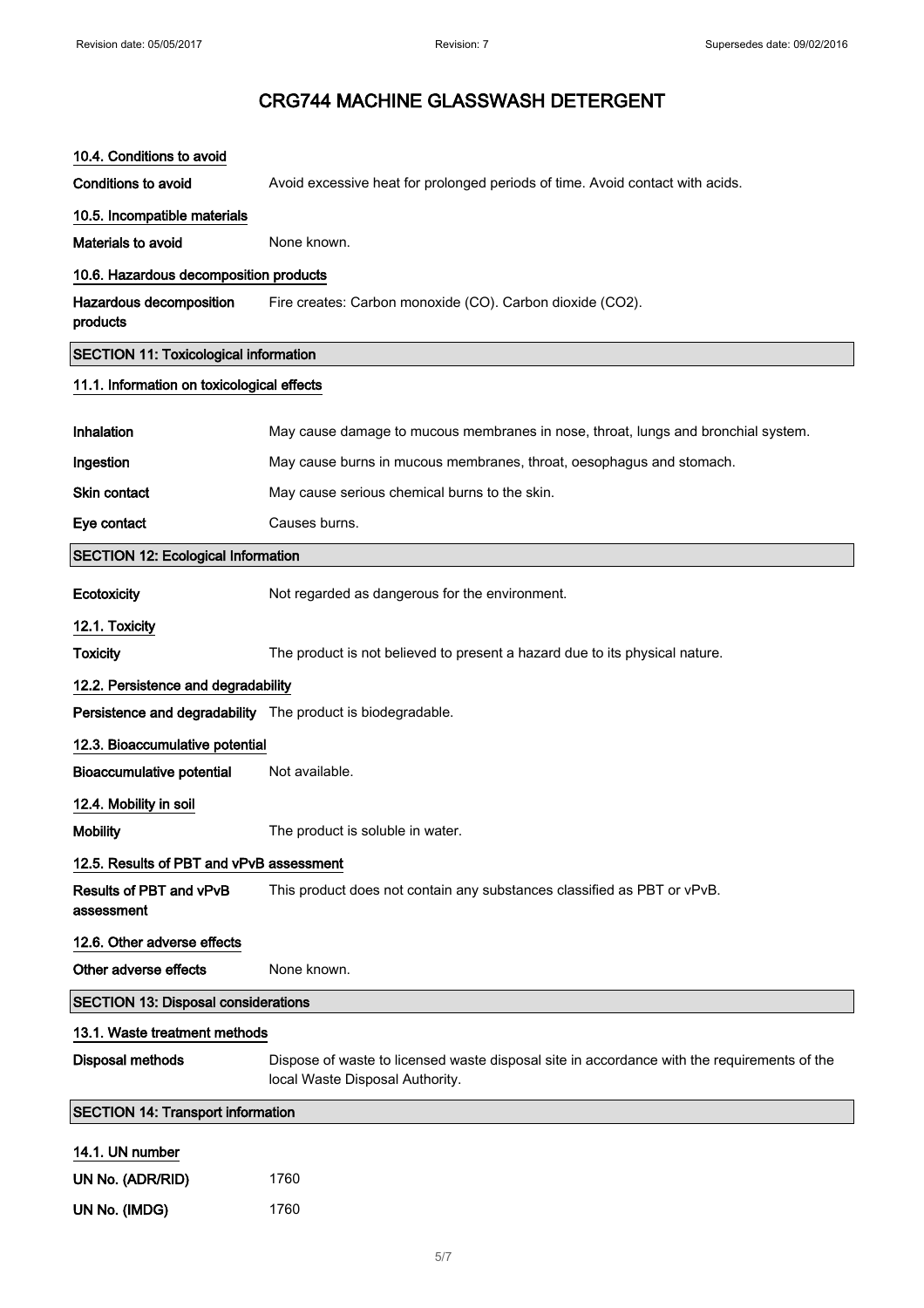| UN No. (ICAO)                                     | 1760                  |
|---------------------------------------------------|-----------------------|
| 14.2. UN proper shipping name                     |                       |
| Proper shipping name<br>(ADR/RID)                 | CORROSIVE LIQUID, NOS |
| Proper shipping name (IMDG) CORROSIVE LIQUID, NOS |                       |
| Proper shipping name (ICAO) CORROSIVE LIQUID, NOS |                       |
| Proper shipping name (ADN) CORROSIVE LIQUID, NOS  |                       |
| 14.3. Transport hazard class(es)                  |                       |
| <b>ADR/RID class</b>                              | 8                     |
| <b>ADR/RID label</b>                              | 8                     |
| <b>IMDG class</b>                                 | 8                     |
| <b>ICAO class/division</b>                        | 8                     |

## Transport labels



## 14.4. Packing group

| 66(b) |
|-------|
| Ш     |
| Ш     |
|       |

14.5. Environmental hazards

Environmentally hazardous substance/marine pollutant No.

| 14.6. Special precautions for user  |    |
|-------------------------------------|----|
| <b>Emergency Action Code</b>        | 2X |
| <b>Hazard Identification Number</b> | 80 |
| (ADR/RID)                           |    |

## 14.7. Transport in bulk according to Annex II of MARPOL and the IBC Code

SECTION 15: Regulatory information

## 15.1. Safety, health and environmental regulations/legislation specific for the substance or mixture

| <b>National regulations</b> | The Chemicals (Hazard Information and Packaging for Supply) Regulations 2009 (SI 2009<br>No. 716).                                                                                                                                                                                                                                                                                                         |
|-----------------------------|------------------------------------------------------------------------------------------------------------------------------------------------------------------------------------------------------------------------------------------------------------------------------------------------------------------------------------------------------------------------------------------------------------|
| EU legislation              | Regulation (EC) No 1907/2006 of the European Parliament and of the Council of 18<br>December 2006 concerning the Registration, Evaluation, Authorisation and Restriction of<br>Chemicals (REACH) (as amended).<br>Regulation (EC) No 1272/2008 of the European Parliament and of the Council of 16<br>December 2008 on classification, labelling and packaging of substances and mixtures (as<br>amended). |